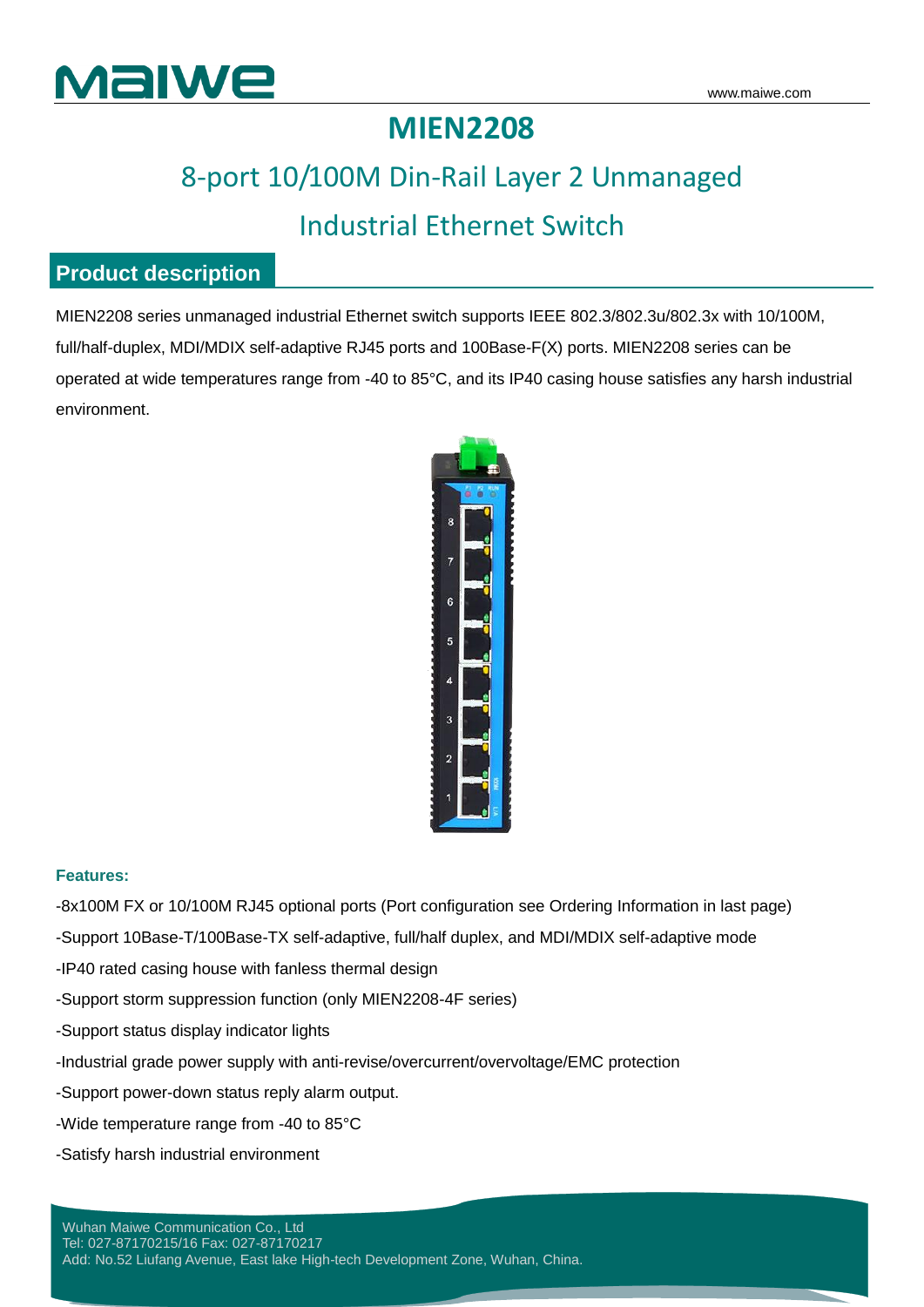# **MaIWe**

#### **Product specification**

| <b>Technical Parameters</b>    |                                                                                                         |  |
|--------------------------------|---------------------------------------------------------------------------------------------------------|--|
| <b>Protocol Standard</b>       | IEEE802.3, IEEE802.3u(100Base-TX&100Base-FX), IEEE802.3x(Flow control)                                  |  |
| <b>Switch Capability</b>       |                                                                                                         |  |
| <b>MAC Table Size</b>          | 2k                                                                                                      |  |
| Switch Bandwidth               | 1.6Gbps                                                                                                 |  |
| Storage and Forward rate       | MIEN2208-4F series: 148810pps; other models: 1.19Mbbps                                                  |  |
| <b>MTBF</b>                    | 200000 hours                                                                                            |  |
| <b>Switch Latency</b>          | $<$ 5µs                                                                                                 |  |
| <b>Interface</b>               |                                                                                                         |  |
| 100M port                      | Number: 8                                                                                               |  |
|                                | Connector: 1x9 fixed fiber port(single/multi-mode optional, SC/FC/ST interface)<br>or RJ45 100M TX port |  |
|                                | Baud rate: 100Base-FX(fiber port), auto-negotiation 10/100Mbase-TX                                      |  |
| Terminal block for power input | 5.08mm terminal block                                                                                   |  |
| Terminal block for relay alarm | 5.08mm terminal block, 1A@24VDC                                                                         |  |
| <b>Communication Distance</b>  |                                                                                                         |  |
| Twisted-pair                   | 100m(CAT5/CAT5e cable)                                                                                  |  |
| Multi-mode fiber               | 100M multi-mode: 1310nm, 2km                                                                            |  |
| Single mode fiber              | 100M single mode: 1310nm, 20/40km; 1550nm, 60/80km                                                      |  |
| <b>LED Indicator Lights</b>    |                                                                                                         |  |
| Front panel LED lights         | Port light: LINK/ACT; SPEED                                                                             |  |
|                                | System work light: RUN                                                                                  |  |
|                                | Power status light: PWR1; PWR2                                                                          |  |
| <b>Power</b>                   |                                                                                                         |  |
| Input power                    | DC12~48V<br>DC48V<br><b>AD220V</b>                                                                      |  |
| Power consumption              | <5W@24VDC (Among the models, MIEN2208/MIEN2208GE: <2W)                                                  |  |
| Overload protection            | Support                                                                                                 |  |
| Reverse protection             | Support                                                                                                 |  |
| Redundancy protection          | Support                                                                                                 |  |
| <b>Working Environment</b>     |                                                                                                         |  |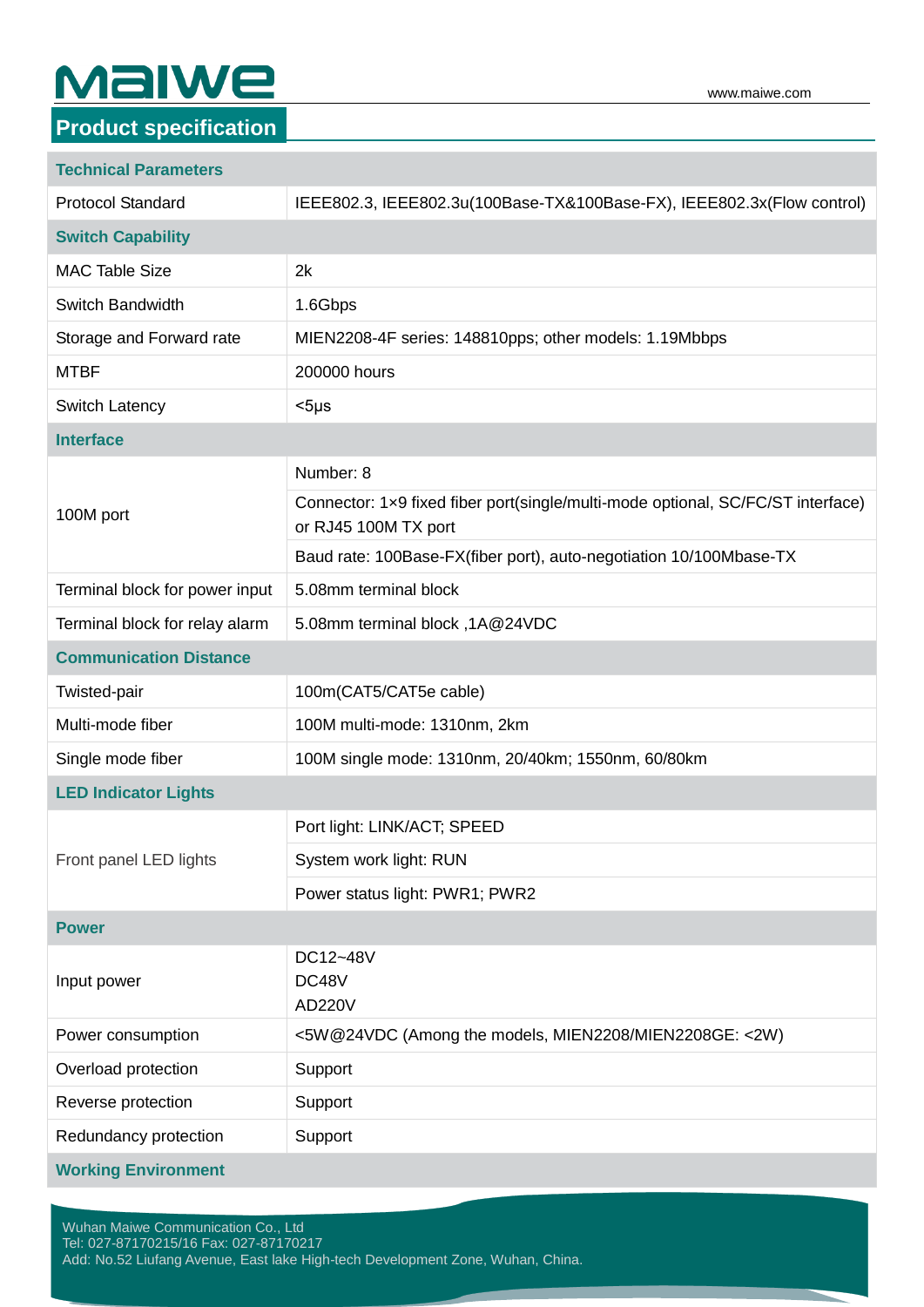## **MaIWe**

| Operating temperature           | $-40^{\circ}$ C $-85^{\circ}$ C                                                                                                                                       |  |
|---------------------------------|-----------------------------------------------------------------------------------------------------------------------------------------------------------------------|--|
| Storage temperature             | $-40^{\circ}$ C $-85^{\circ}$ C                                                                                                                                       |  |
| Ambient humidity                | 5%~95%                                                                                                                                                                |  |
| <b>Physical Characteristics</b> |                                                                                                                                                                       |  |
| Shell                           | IP40 protection, aluminum alloy shell                                                                                                                                 |  |
| Installation                    | Standard 35mm DIN-rail Mounting                                                                                                                                       |  |
| <b>Dimension</b>                | MIEN2208: 144mm×33mm×97mm<br>MIEN2208-1F/2F/4F: 138mm×54mm×110mm<br>MIEN2208GE: 95mm×43mm×90.5mm                                                                      |  |
| <b>Industry standard</b>        |                                                                                                                                                                       |  |
| <b>EMC</b>                      | EN61000-4-2(ESD), Level 4<br>EN61000-4-3(RS), Level 4<br>EN61000-4-4(EFT), Level 4<br>EN61000-4-5(Surge), Level 4<br>EN61000-4-6(CS), Level 4<br>EN61000-4-8, Level 5 |  |
| Impact                          | IEC60068-2-27                                                                                                                                                         |  |
| Falling                         | IEC60068-2-32                                                                                                                                                         |  |
| Shock                           | IEC60068-2-6                                                                                                                                                          |  |
| <b>Warranty</b>                 |                                                                                                                                                                       |  |
| Warranty                        | 5 Years                                                                                                                                                               |  |
| Certification                   | CE, FCC, RoHS                                                                                                                                                         |  |
|                                 |                                                                                                                                                                       |  |

www.maiwe.com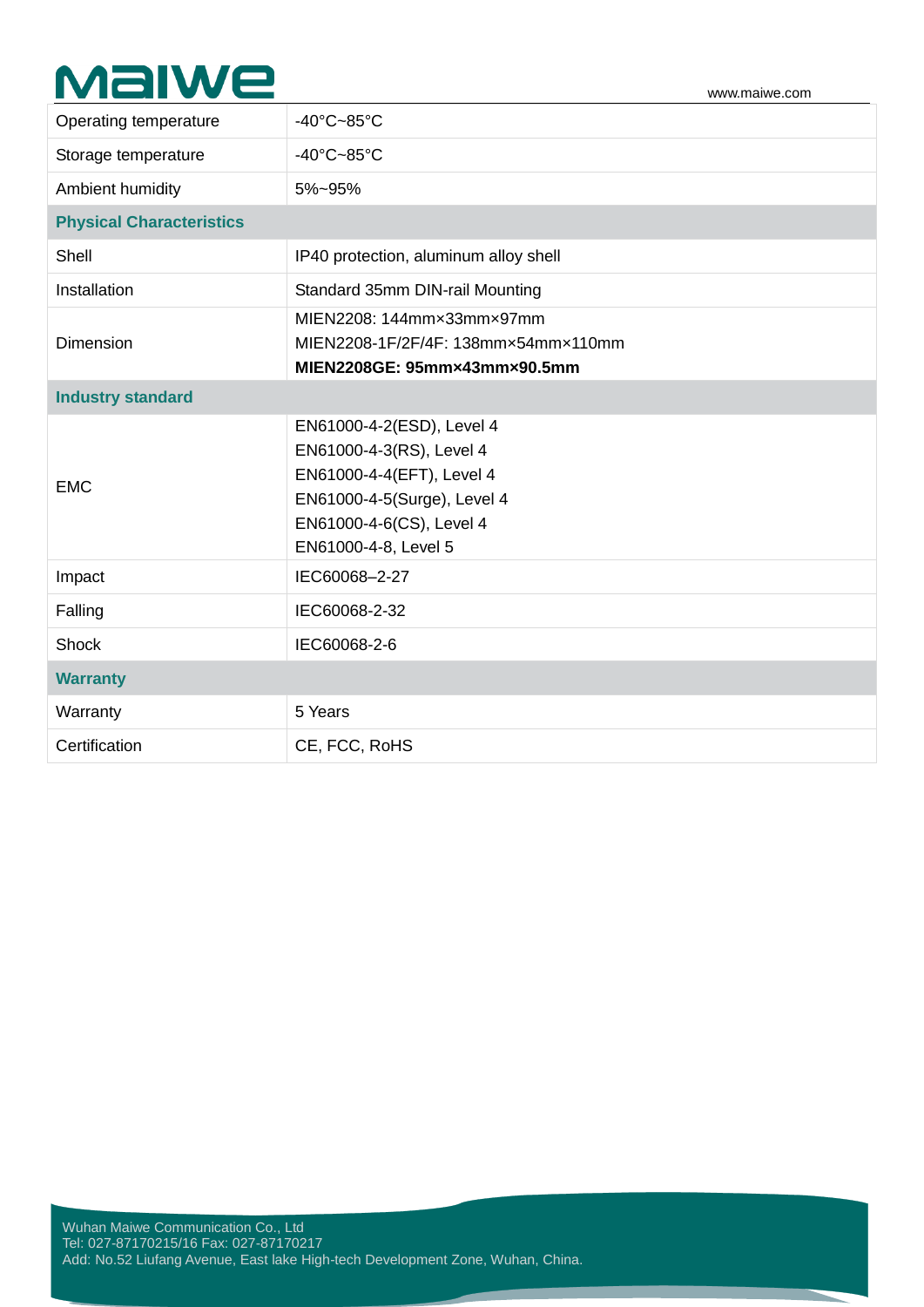





Din-rail mounting (unit: mm)

nnnnnnnnnnn